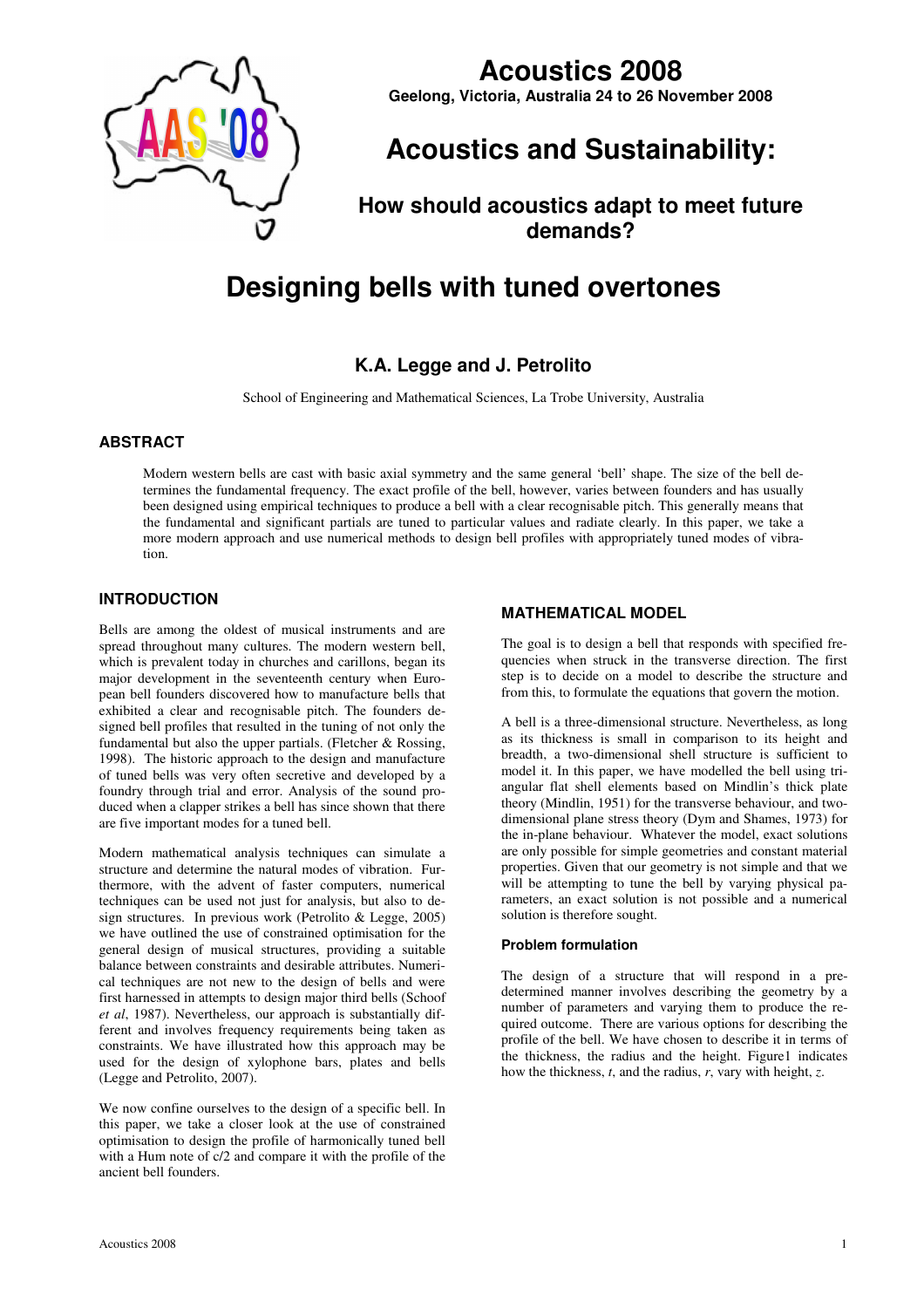

**Figure 1**. Bell profile described in terms of thickness, radius and height.

An optimization procedure is used to determine the values of *r* and *t* at specific heights, such that the bell has the desired frequency characteristics and satisfies any other specified criteria.

#### **Numerical solution**

We begin with the material properties and geometric parameters that roughly describe a typical c/2 bell with hum frequency approximately 523 Hz. The bell is constructed from a bell metal with density and Young's modulus  $\rho = 8600 \text{ kg m}^3$ and  $E = 98.6$  GPa, respectively. Poisson's ratio is taken to be 0.3. The initial bell profile is described by specified coordinates defined by *z* and *r* as outlined in Table 1.

| $r$ [mm] | $z \, \text{[mm]}$ | $t$ [mm] |
|----------|--------------------|----------|
| 200.0    | 0.0                | 0.0      |
| 178.8    | 25.3               | 33.0     |
| 122.1    | 128.7              | 15.5     |
| 106.7    | 278.3              | 11.0     |
| 69.1     | 301.1              | 16.0     |
| 56.1     | 306.5              | 17.0     |
| 0.0      | 306.5              | 17.0     |

|  |  |  |  | Table 1. Specified points on the initial bell profile |  |
|--|--|--|--|-------------------------------------------------------|--|
|--|--|--|--|-------------------------------------------------------|--|

Each segment was assumed to be linear and further divided into equal pieces, so that the initial profile consisted of twenty-four equal spaced vertical concentric sections, and is capped with two, near horizontal pieces. This initial shape is depicted, together with its thickness, in Figure 2.



**Figure 2**. Initial bell profile described by thickness and radius at particular nodes.

Thus, the problem is now to determine the value of the thickness and radius for each of the nodes such that the structure will respond with the specified frequencies.

The extent of variation in radius was kept within reasonable limits so that the profile had a radius of 200 mm at the base of the bell and the radius decreased with increasing height. The thickness was set at zero at the base of the bell (lowest node) and thereon allowed to vary between 1 and 80 mm.

The accuracy of the numerical solution is dependent on a suitable mesh, with higher modes requiring greater refinement. We have chosen to use triangular flat shell elements, and these are generated by diagonally splitting square elements. Hence, to obtain accuracy to within 1% for each of the frequency constraints it was necessary to arrange the mesh so that there were 144 circumferential elements and each of the twenty-six vertical segments was further divided into three. The mesh is depicted in Figure 3.



**Figure 3**. Mesh used to achieve suitable accuracy.

#### **Constraints**

The constraints are the desired frequencies of the five lowest modes of vibration, together with obvious structural integrity and manufacturing issues. For simplicity, we initially chose a piecewise linear variation in both the thickness and the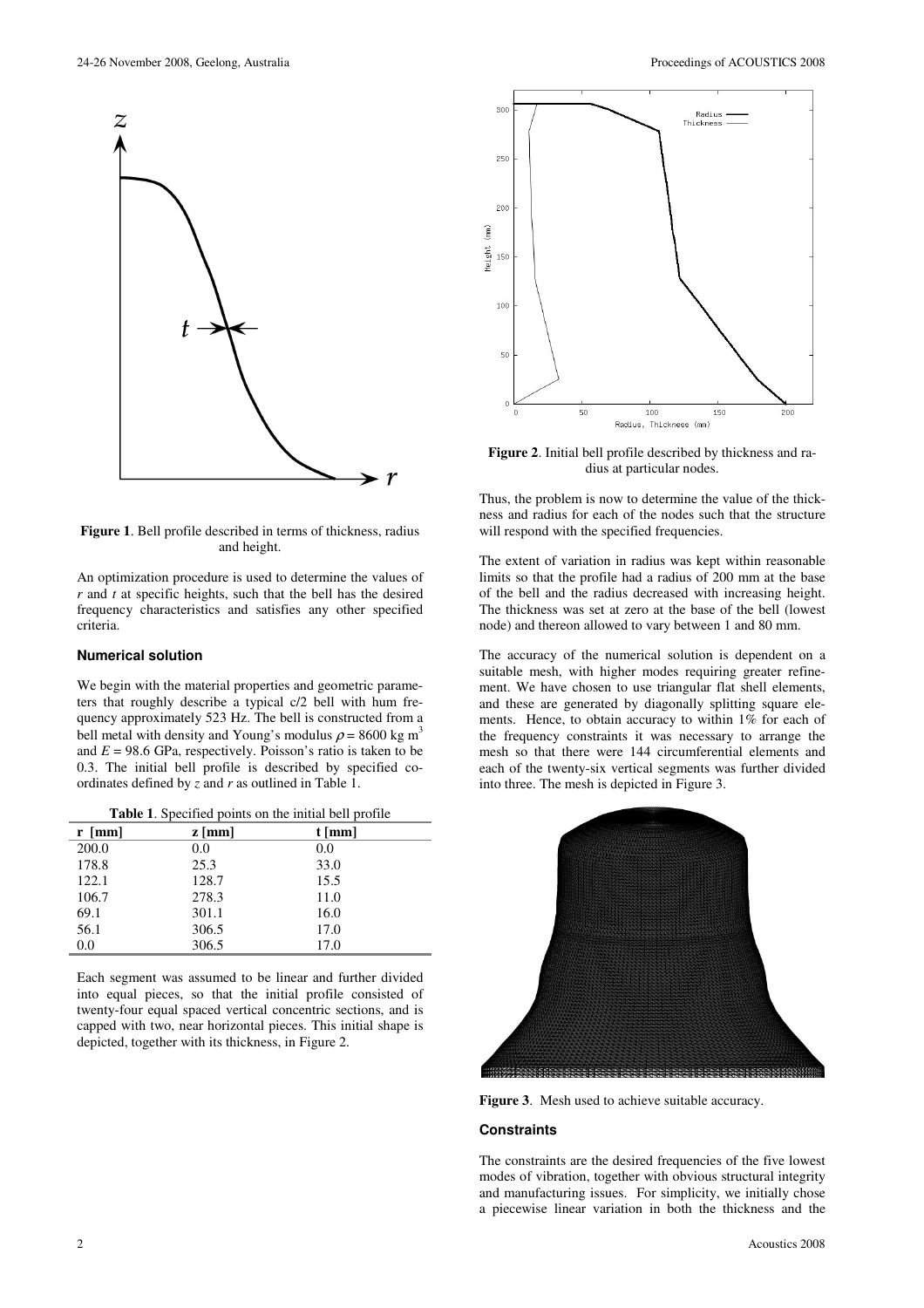radius. The coordinates at  $z = 0.00$  and  $z = 306.5$  mm were given only a small range within which they could vary. The purpose of this was to determine whether a profile, somewhat similar to the typical bell was a suitable solution. A second result was obtained by varying the radius using a piecewisecubic polynomial approximation. This smoother profile avoids sudden jumps in the profile and subsequent complex stress systems, which the two-dimensional model may fail to accurately account for.

The modern bell has a basic axial symmetry and forms degenerate pairs for many of its normal modes of vibration. The modal patterns contain nodal meridians and circles and are labelled (m,n) accordingly. The modes that relate to the radiated sound generally have motion that is normal to the bell surface and thus do not include twisting, breathing (m=0) or swinging (m=1) modes. Hence the five lowest modes most important for a tuned bell are the first five extensional modes. (Fletcher & Rossing, 1998). These modes start with  $m = 2$ , are labelled Hum  $(2,0)$ , Prime  $(2,1#)$ , Teirce  $(3,1)$ , Quint  $(3,1)$  and Nominal  $(4,1)$  and are generally tuned so that their frequencies are harmonically related and in the ratio 1:2:2.4:3:4.

For our c/2 bell, the first five unique frequencies were specified as 523.3 1046.5 1244.5 1568 and 2093 Hz. The profile was required to have structural integrity (minimum allowable thickness) and normal manufacturing requirements should be met (no reverse radii, thus allowing for easy removal of the bell from its mould after casting).

### **RESULTS**

The natural frequencies of the initial structure are given in Table 2 assuming a completely unrestrained bell and ignoring the rigid body modes. Note that, with the exception of the  $9<sup>th</sup>$ mode, the first 11 modes are in fact degenerate pairs, so in tuning the profile we actually request modes 1, 3, 5, 7 and 10 to be assigned the specified values.

| <b>Table 2.</b> Natural frequencies of initial bell profile |                   |                |  |  |  |
|-------------------------------------------------------------|-------------------|----------------|--|--|--|
| Mode no.                                                    | Natural Frequency | Requested Fre- |  |  |  |
|                                                             | (Hz)              | quency $(Hz)$  |  |  |  |
| 1, 2                                                        | 507               | 523.3          |  |  |  |
| 3, 4                                                        | 1096              | 1046.5         |  |  |  |
| 5, 6                                                        | 1224              | 1244.5         |  |  |  |
| 7.8                                                         | 1829              | 1568           |  |  |  |
| 10,11                                                       | 2102              | 2093           |  |  |  |

The results indicate that, given the crude imitation of a bell profile depicted in the initial structure, the natural frequencies are a fair representation of the harmonic series we are seeking.

The actual requested frequencies are obtained for profiles depicted in Figure 4 and Figure 5. The solutions differ in the way in which the radius is allowed to vary, and confirm that there is more than one solution to the problem.

The result in Figure 4 was obtained using a piecewise-linear variation in both thickness and radius. It serves to illustrate one possible solution for which the 5 important modes will be correctly tuned, although the abrupt angles may not conform to an ideal bell shape. Furthermore it is conceivable that stress concentrations may occur at sharp angles.



**Figure 4**. Bell profile for a piecewise linear variation in thickness and radius.

Figure 5 depicts a smoother profile that was obtained by varying the radius with a piecewise-cubic polynomial. It is a similar shape to the profile depicted in Figure 4 but with the sharp angles somewhat smoothed.



**Figure 5**. Bell profile for a piecewise linear variation in thickness and piecewise cubic variation in radius.

Other profiles can be generated by varying constraints, such as those placed on the radius or thickness, or by introducing an optimising function to include a particular design element.

In general, the results illustrate that constrained optimisation, where the frequency requirements are taken as constraints, is an appropriate numerical method for the design of bells. Furthermore, they confirm the seventeenth century, empirically designed 'bell' shape as being particularly suitable for producing bells with tuned upper partials.

#### **CONCLUSIONS**

The optimisation of the modern western bell has historically been the preserve of the bell founder, following empirical